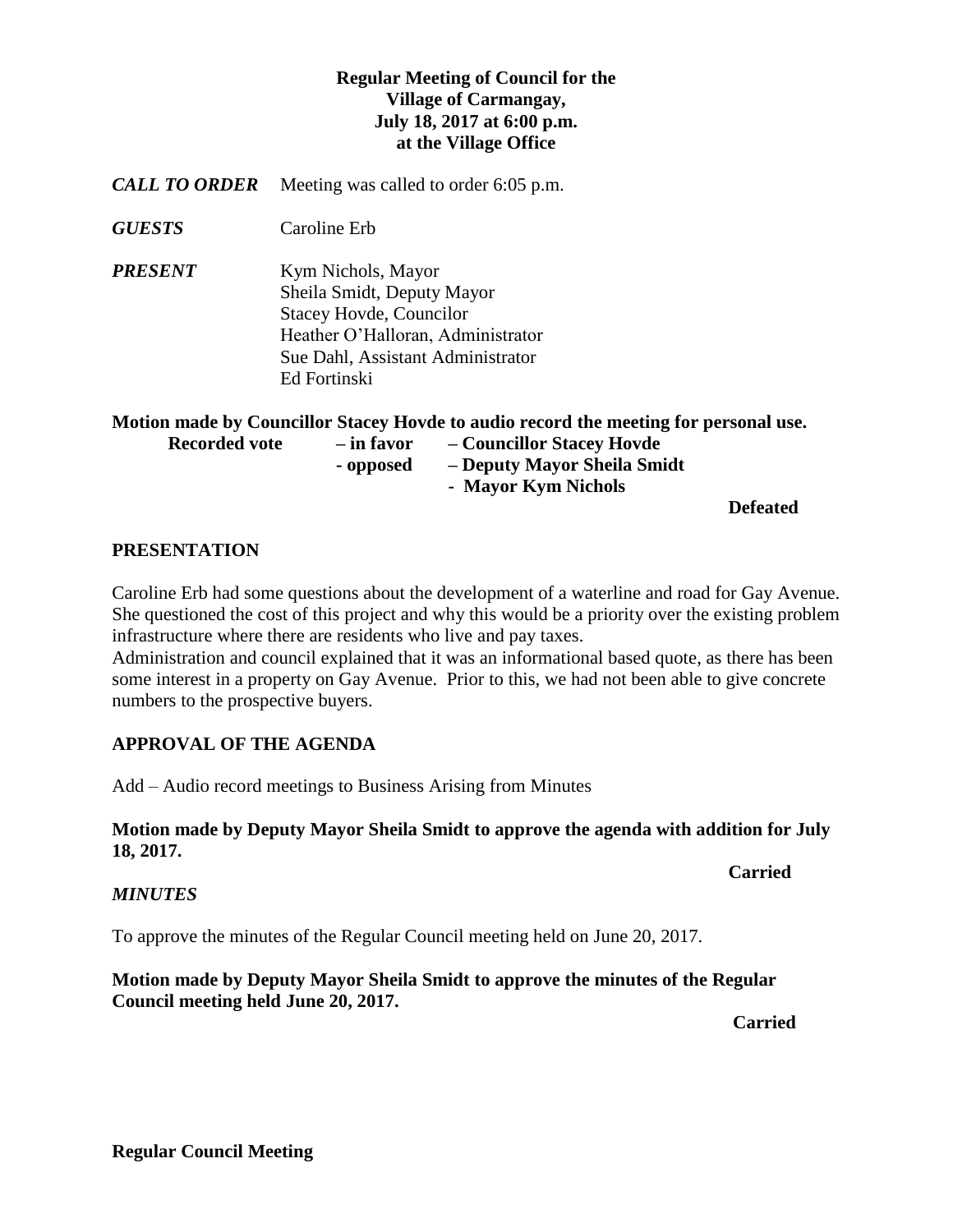**July 18, 2017 Page 2**

#### *PUBLIC WORKS REPORT*

Mowing both Village properties, as well as properties that we are paid to mow. Last week's storm took down a large tree on Elmore Street. This was cut up and taken to the transfer station along with other limbs gathered throughout the Village. Over the Canada Day long weekend, Tex had to go out to the Tepee rings on two occasions and extinguish fires that had been started in the fire ring and left burning. Lots of watering of plants and trees at the campground due to the hot, dry weather. A water tap had to be repaired at the campground as a camper forgot to unhook their hose from the tap prior to pulling away. Capital H2O was in to check out our machine which monitors the chlorine levels in the water and will add it when required. The technician was able to re-calibrate the machine, however given that the machine is 10 years old, he let us know that we should be making plans to replace it next year. Alberta Environment suggests that these machines be replaced every 5 years. A new machine will cost between \$3000 and \$3500. There have been a few minor repairs to the mower.

#### *BUSINESS ARISING FROM THE MINUTES*

a) Recording meetings – After consultation with Municipal Affairs, it was determined that a policy must be in place so that the audio recording is done properly.

**Motion made by Councillor Stacey Hovde for administration to draft a policy to present to council at the next meeting in regards to audio recording meetings.**

**Carried**

b) Bylaw #767 – Open Burning Bylaw –  $3<sup>rd</sup>$  reading

**Motion made by Councillor Stacey Hovde to proceed with 3rd reading of Bylaw #767. Carried**

**By unanimous consent, 3rd reading of Bylaw #767 – Open Burning Bylaw.**

**Carried.**

c) Bylaw - #768 - Animal Regulation Bylaw – Council reconsidered the draft of Bylaw #768 and suggested some edits for administration.

# **Motion made by Deputy Mayor Sheila Smidt to table for further editing until next meeting. Carried.**

d) Request for waterline to Plan 0913922, Block 1, Lot 1 – the resident has asked if the Village could provide the water to his property from Alta Vista Blvd. Administration is concerned about this, as this line supplies all the residents on Alta Vista Blvd already.

**Motion made by Deputy Mayor Sheila Smidt to have administration approach the eastern landowners about easement agreement for servicing resident's property with the waterline.**

**2 in favor 1 opposed Carried**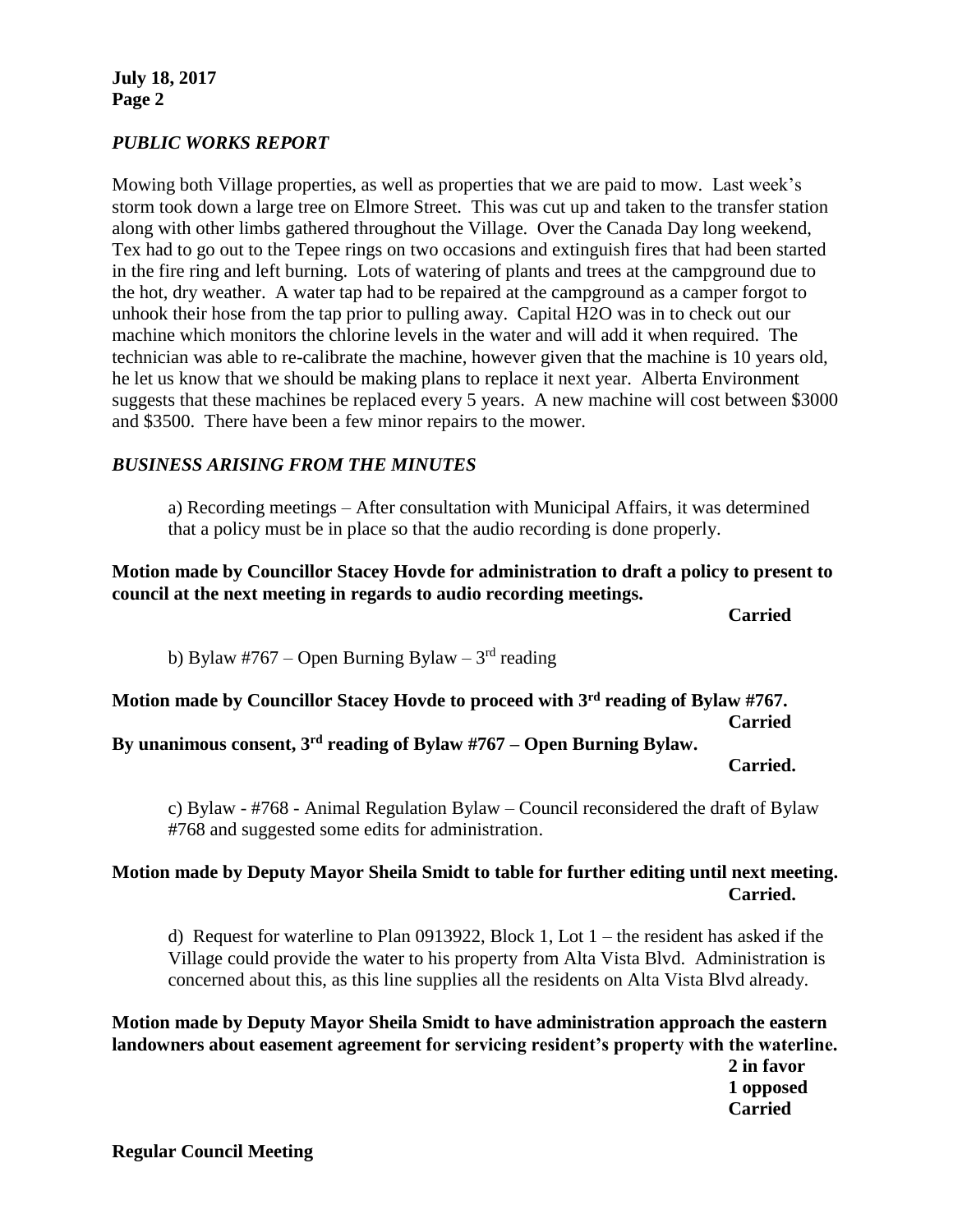e) ATB lending facility – documents have arrived for the operating line of credit in the amount of \$200,000. There would be no set-up fees or annual/monthly fees. Interest is prime less 0.25. Payments only on outstanding balances with interest only payments.

**Motion made by Councillor Stacey Hovde to accept the \$200,000 line of credit with the condition that a bylaw be put in place as to how the lending facility is accessed.**

> **1 in favor 2 opposed Defeated**

f) Wilde Bros. Invoice – Wilde Bros charged to come out and supply the drawings and quote for the Gay Avenue water and street development. The invoice amount is \$3606.96

### **Motion made by Deputy Mayor Sheila Smidt to table until further information can be gathered from Wilde Bros**

#### **Carried**

# *ADMINISTRATOR REPORT*

Water usage has been elevated during this hot, dry weather and we have had a couple of occasions when water usage has been just over 400 cubes in a 24 hour period. Over the last couple of weeks, water has been averaging around 310 cubes. In July 2016, the daily average was 260 cubes. In June 2017, we used 6151 cubes. I realize that we have to wait for the water commission to issue restrictions, however, I notice that High River has enacted their water conservation level 2 which puts restrictions on the watering of lawns and perhaps we should ask the commission if this is also something we should be thinking about. Water bills were processed. There were a few challenges with the new software, however Sue was able to resolve them. The office has been busy with residents coming in to pay taxes. We are presently prepping for the next stage of the tax recovery process and sending letters out to those property owners still in arrears and asking them to come into the office and set up payment arrangements in an effort to avoid a tax sale. Ongoing collection of utility accounts that are in arrears. The office received a call from the contractor who will be changing out the street lights to LED for Fortis. They expect to be in the Village on July 23-25. We are working on the list of properties to have Ray Pfob market for us. A fire ban has been enacted for the whole of Vulcan County, including most of the villages, including Carmangay. The Rhodes quote to change the lighting in the office came in. To change of LED, the cost is \$5640.23 and to change to normal florescent, the cost is \$3968.86. Heather has started the application process for a grant to help with the cost of changing the lights.

# *FINANCIAL REPORTS*

**Approval for accounts payable for June 2017. Approval of monthly statement for June 2017.**

**Motion made by Deputy Mayor Sheila Smidt to accept the financial reports for June 2017. Carried**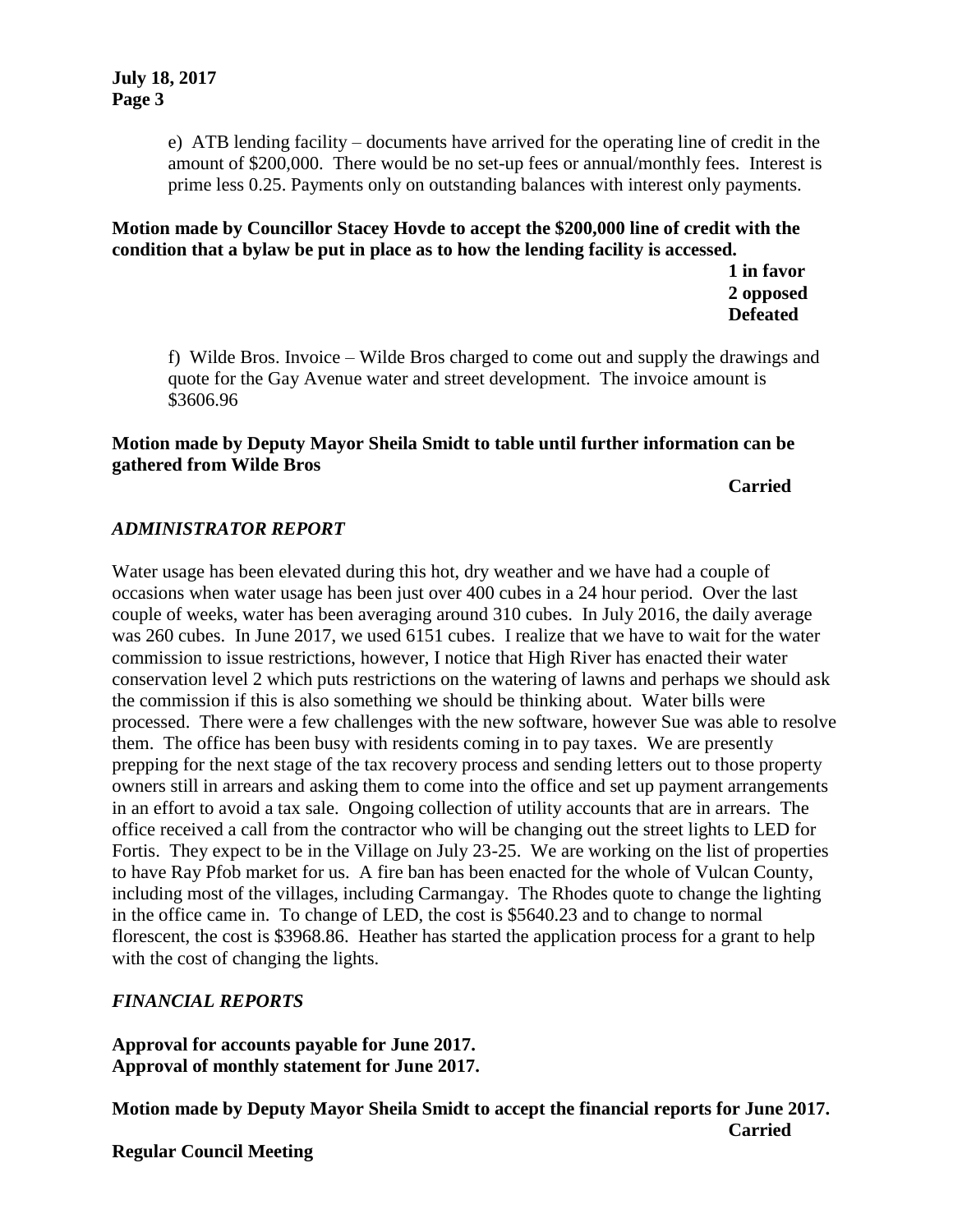#### *NEW BUSINESS*

a) Canadian Diabetes Bin – The Canadian Diabetes Society would like to install a clothing donation bin in Carmangay. There would be no cost to the Village, and there would be regular pick up. Council felt this would be a benefit to our community and that we could put it close to the recycle bins.

b) Electoral Boundaries – Is there any feedback with the change to the electoral boundaries? No discussion.

c) Twin Valley Regional Waterline Strat Plan/Agreement – Council had reviewed the strategic plan. Sheila found one typo.

### **Motion made by Councillor Stacey Hovde to approve the Twin Valley Regional Waterline strategic plan**

**Carried**

d) Reservoir cleaning quote  $-$  \$3100 + GST includes all staff, mileage and any tools that they may need. Council accepted this as information.

#### *REPORTS*

**a) ORRSC** No report

#### **b) MARQUIS**

See report – page 6

#### **c) VULCAN DISTRICT SOLID WASTE**

Carmangay/Champion Waste Transfer Station Trash compactor working, buying a generator so it can be portable Removing the tire compound SAEWA won't be doing anything until after the election.

# **d) CARMANGAY AND DISTRICT LIBRARY BOARD**

See report – page 7

#### **e) SUBDIVISION APPEAL BOARD**

Meeting to be held August 2

**f) FCSS**  See report – page 8

**g) HALL BOARD** No report